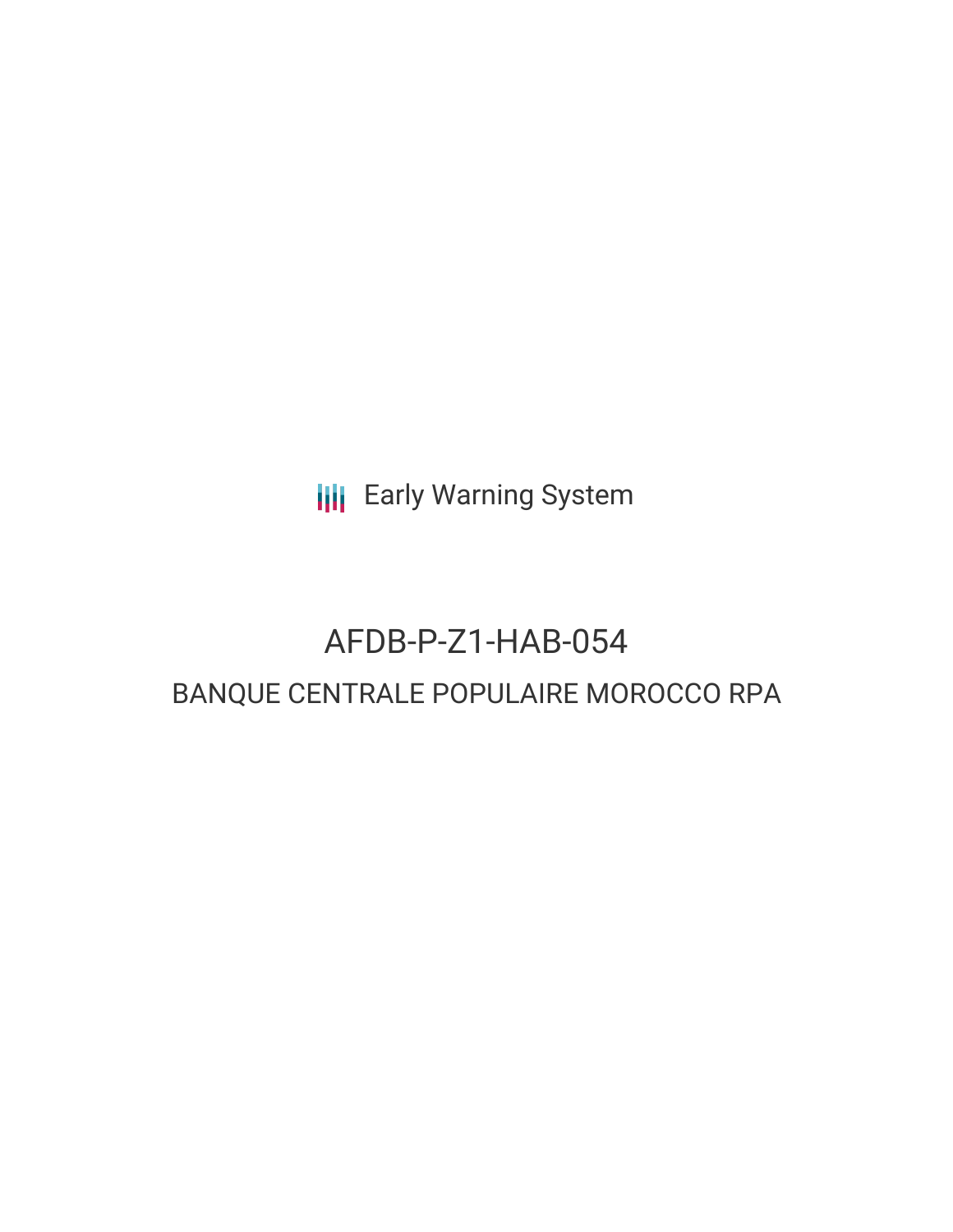

#### **Quick Facts**

| <b>Countries</b>               | Morocco                         |
|--------------------------------|---------------------------------|
| <b>Financial Institutions</b>  | African Development Bank (AFDB) |
| <b>Status</b>                  | Approved                        |
| <b>Bank Risk Rating</b>        | U                               |
| <b>Voting Date</b>             | 1901-12-13                      |
| <b>Borrower</b>                | Government of Morocco           |
| <b>Sectors</b>                 | Finance                         |
| <b>Investment Amount (USD)</b> | $$0.36$ million                 |
| <b>Project Cost (USD)</b>      | \$36.31 million                 |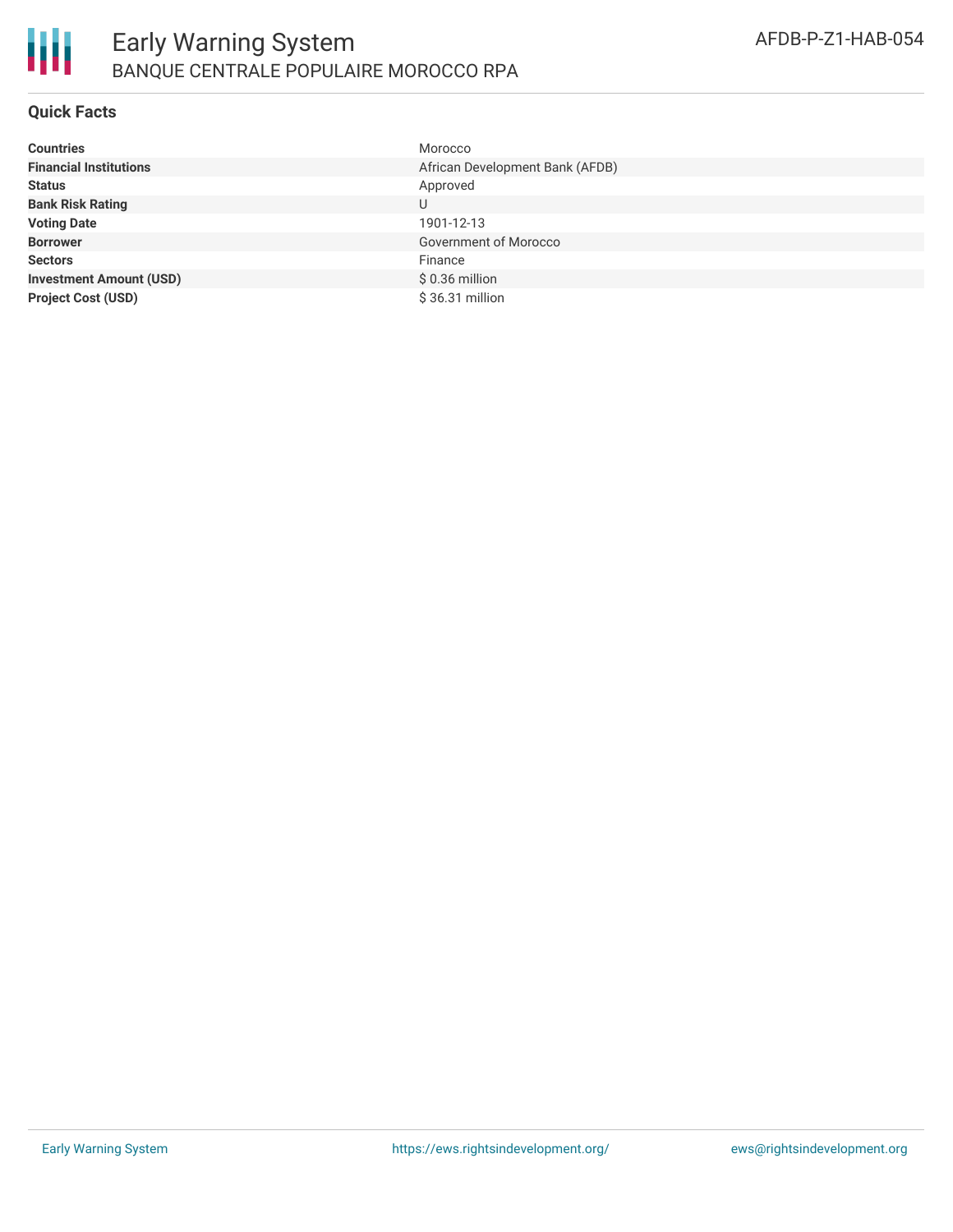

## **Project Description**

None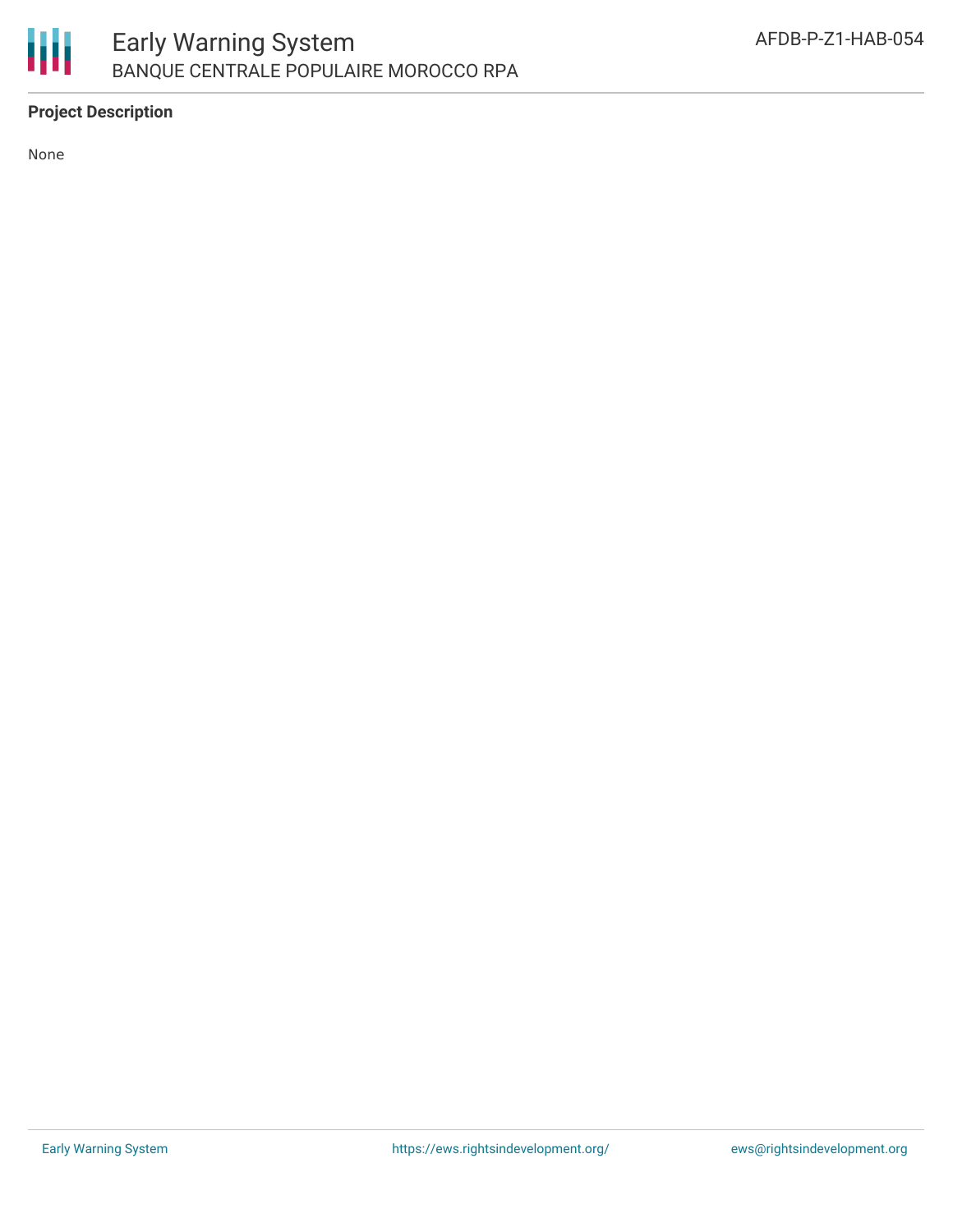

### **Investment Description**

African Development Bank (AFDB)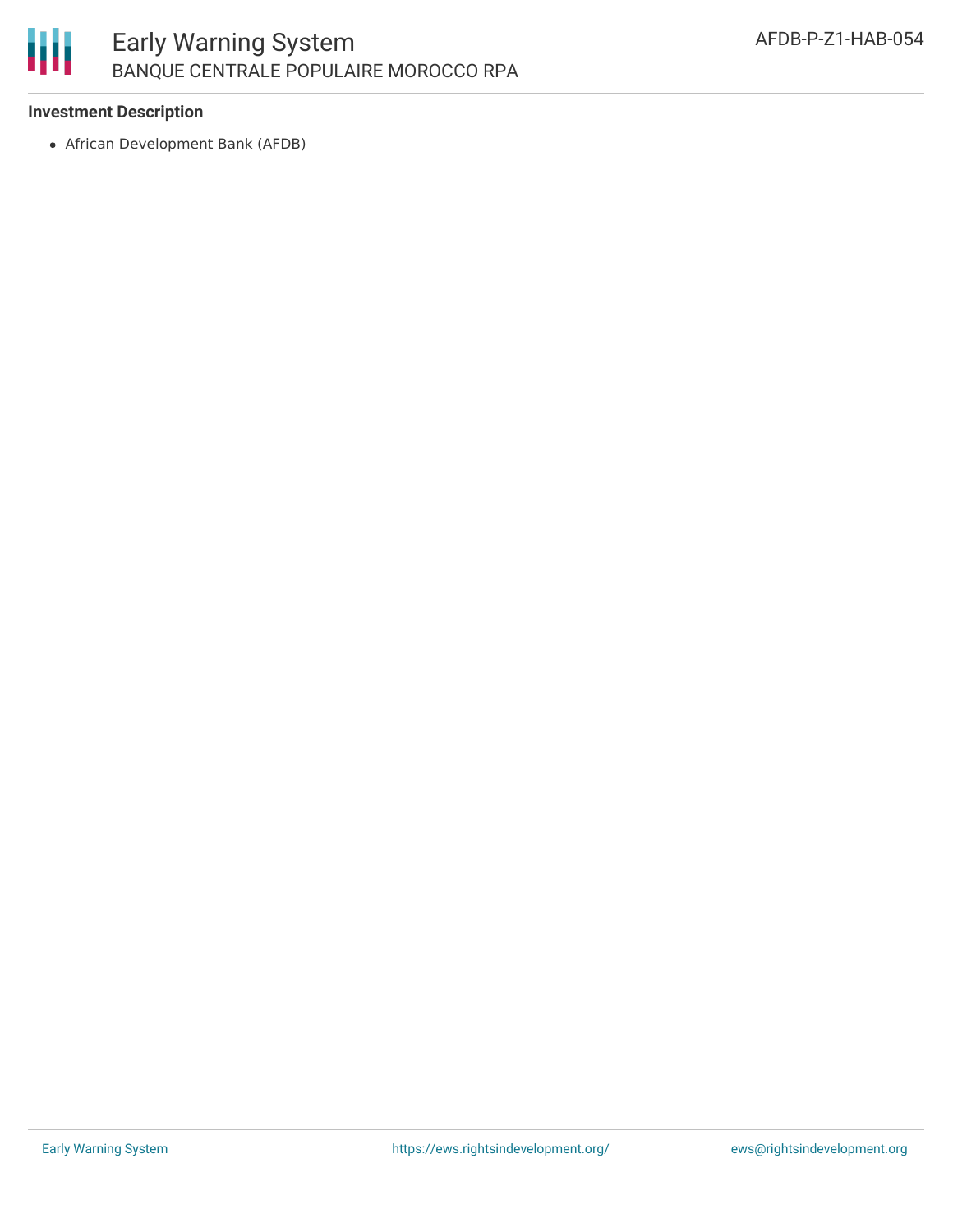

#### **Contact Information**

ALOUI Mohamed - PIFD0

#### ACCOUNTABILITY MECHANISM OF AfDB

The Independent Review Mechanism (IRM), which is administered by the Compliance Review and Mediation Unit (CRMU), is the independent complaint mechanism and fact-finding body for people who have been or are likely to be adversely affected by an African Development Bank (AfDB)-financed project. If you submit a complaint to the IRM, it may assist you by either seeking to address your problems by facilitating a dispute resolution dialogue between you and those implementing the project and/or investigating whether the AfDB complied with its policies to prevent environmental and social harms. You can submit a complaint electronically by emailing crmuinfo@afdb.org, b.kargougou@afdb.org, b.fall@afdb.org, and/or s.toure@afdb.org. You can learn more about the IRM and how to file a complaint at https://www.afdb.org/en/independent-review-mechanism/.